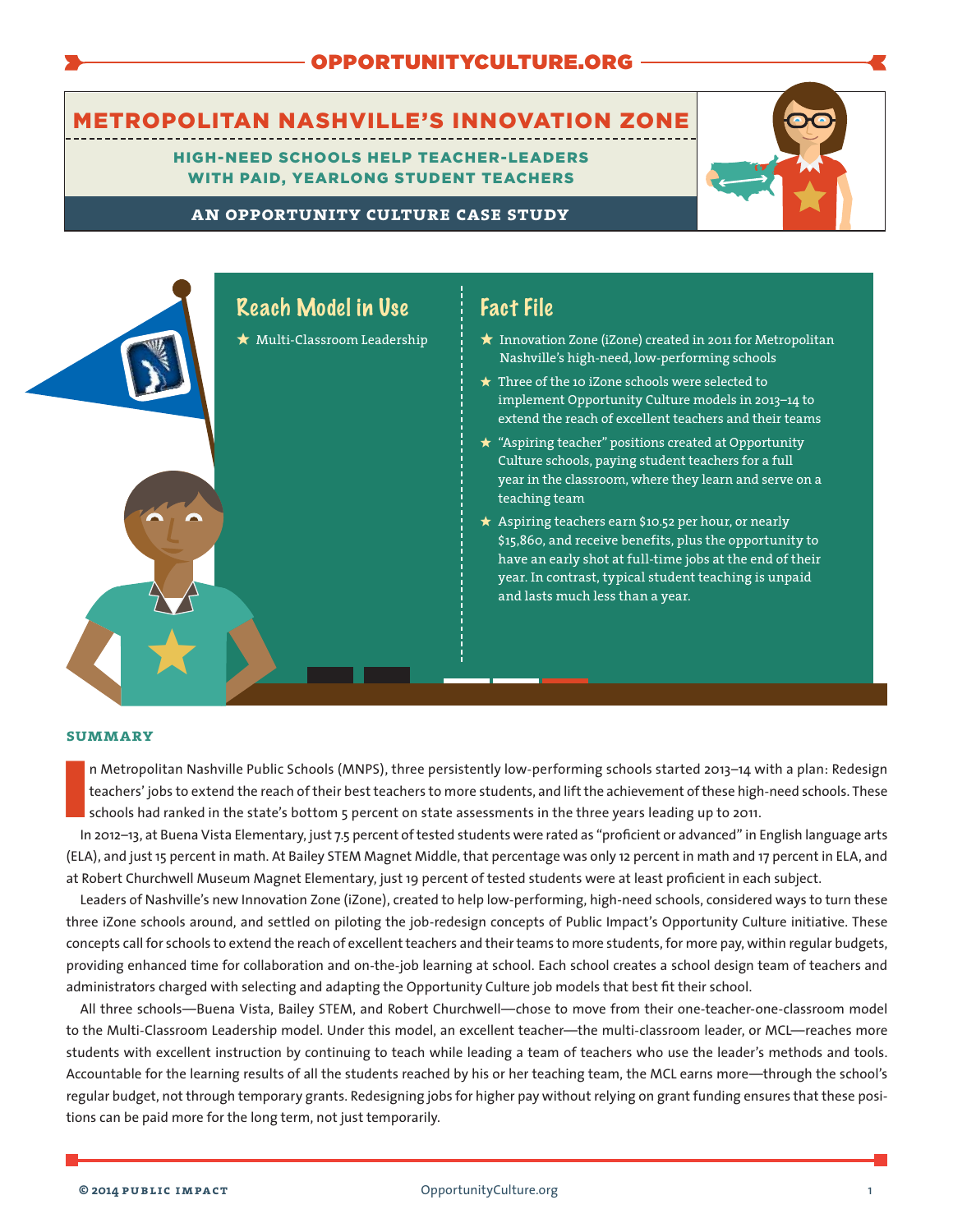Then the schools added a twist: a yearlong, paid student teaching position. Aimed at increasing the pipeline of great teachers and putting another adult in every classroom, the aspiring teachers program placed 33 master's degree candidates in these three schools.

The district worked with teacher preparation programs at three universities that expressed interest in the aspiring teachers program— Lipscomb, Vanderbilt, and Trevecca Nazarene—to create a program similar to Tennessee's state internship program. Under the state program, education students at the University of Tennessee at Knoxville go through a yearlong student teaching internship as "fifth-year undergraduates," which is much longer than the other universities' typical student teaching.

This study provides a snapshot ofthe impetus for creating the aspiring teachers program and its first months of implementation, based on interviews with aspiring teachers and iZone leaders and principals.

**creating a great-teacher pipeline, supporting instruction**

iZone leaders created the aspiring teachers program to serve several needs. They wanted to focus on recruiting and retaining great teachers, and they intended for the aspiring teacher role to serve as a stepping stone to becoming a full-time teacher in these high-need schools, where first-year teachers often struggle. They wanted to continue to develop their current teachers' skills: As aspiring teachers train under an excellent MCL, the other teachers on the MCL's team can develop leadership skills themselves by providing frequent feedback to the aspiring teachers.

The leaders also wanted another adult in the classroom who could assist in instruction in a personalized learning environment, all the while learning from a great teacher.

In addition, principals saw a strong need to have more adults in the building to help with small-group instruction. An external review of instruction in one iZone school found that it had highquality small-group instruction, but suffered from frequent distractions during small-group time as teachers monitored and redirected other students in the room. The school thus sought to provide better support for the time students spend working independently in "learning centers" while protecting teachers' time in small-group and direct instruction.

The schools also wanted to help their adults build relationships with their students, who often come from unstable environments.



Aspiring teachers such as Laura Laufman at Bailey STEM Magnet Middle School support their teams while receiving intensive, on-the-job development.

"At Bailey STEM Middle, the original idea behind aspiring teachers was grounded in a focus on behaviors and culture," says Derek Richey, director of operational innovation at MNPS, so that aspiring teachers could help serve as "camp counselors" or "learning advisors" to build and sustain relationships with students.

Principals at the three schools worked closely with Richey to figure out how best to fit aspiring teachers into their Multi-Classroom Leadership model.

## **high expectations, many duties for aspiring teachers**

Aspiring teachers work within MCL teams, providing support to the MCL and the MCL's team teachers, and learning and developing with the MCL's guidance.

The aspiring teacher commits to working 176 days, or 35 weeks, during the school year, far longer than the typical student teacher placement of about 15 weeks. By state statute, student teachers must serve 75 days, and they often work in different schools during that time. Aspiring teachers, however, work in the same school throughout the year, generally serving the same class during that time.

Aspiring teachers stay with students throughout the day; their jobs involve supporting the team teachers with all aspects of teaching, including small-group instruction; online learning; and supervising students during meals, transitions, and recess.

In 2013–14, of the 33 aspiring teachers hired, 28 were students in a teacher preparation program; the remaining five were paraprofessionals already working at the school, such as teaching assistants or a permanent substitute teacher.

#### **hiring and evaluating aspiring teachers**

Richey reports that recruiting aspiring teachers proved fairly easy because the pay and strong training were seen as an attractive alternative to traditional student teaching.

In recruiting education students to apply for aspiring teacher positions, MNPS emphasized to them the value of the yearlong position when they searched for their first jobs after graduation. Richey took principals with him to recruit at area universities, holding information sessions with master's degree candidates.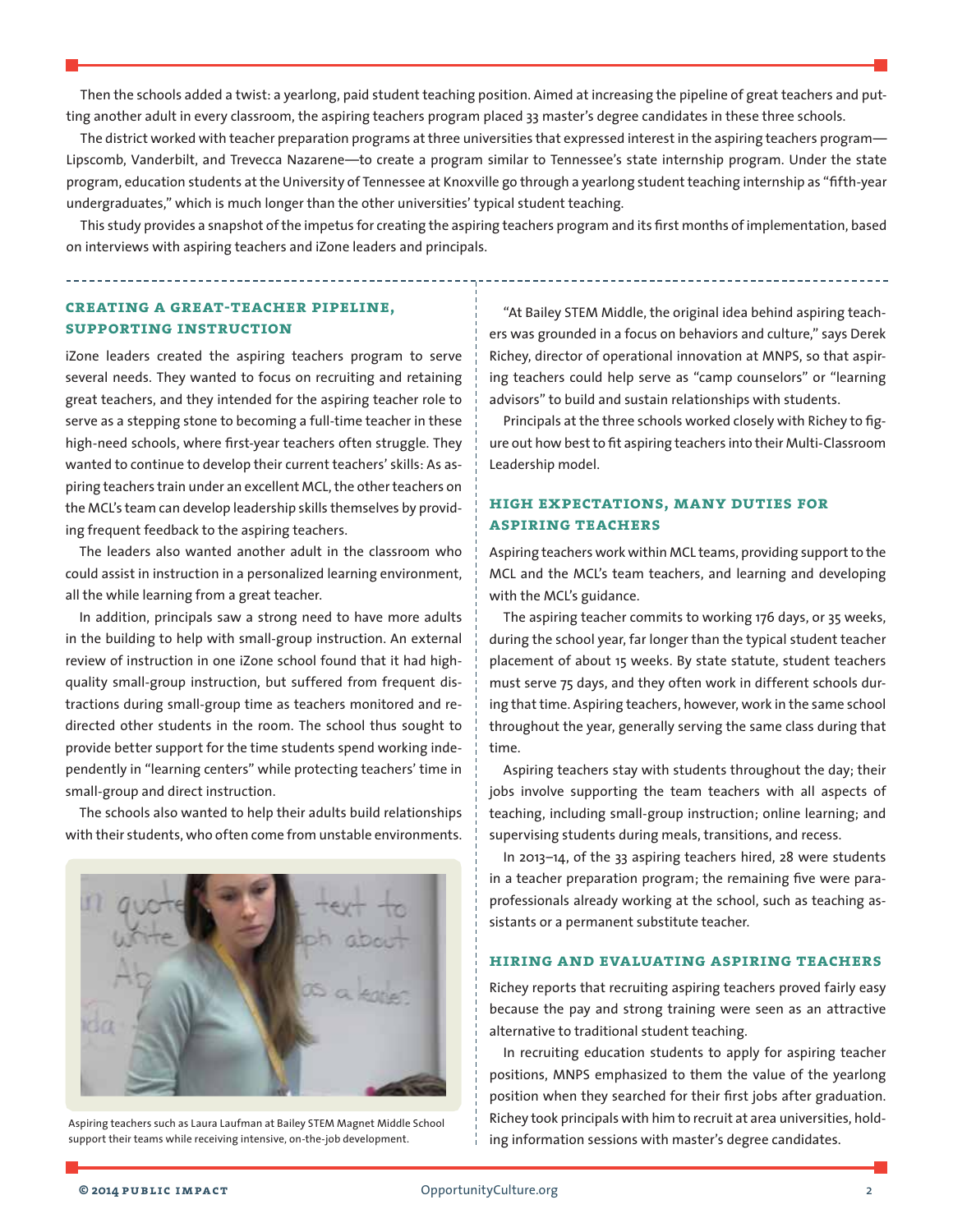#### **a different student teaching model**

#### **Nashville's aspiring teacher position aimed to:**

- **?** Build a pipeline of great teachers prepared for the challenges of high-need schools.
- **?** Improve and increase personalized instruction.
- **\*** Develop current teachers' leadership skills.
- **?** Provide more opportunities for meaningful studentteacher relationships.

The program targets students in master's degree programs with the expectation that they would have more flexible course schedules (often taking night and weekend classes) and potentially a higher level of preparedness if they were changing careers.

A third-grade aspiring teacher sees the program as ideal for older students or those changing careers, adding, "I thought this was a great opportunity. I'm 29 and was worried about having to do unpaid student teaching."

Richey did the initial screening of applications, sending groups of applicants to each school in an attempt to keep each university's cohorts together. The hiring principal and mentor teachers interviewed prospective aspiring teachers and, in some cases, observed them during a structured interaction with students. Not all the applicants Richey sent were hired. The schools worked to pair aspiring and team teachers well, and found that a good "pairing" strategy was important to the success of the teams. After they were hired, aspiring teachers then participated in two weeks of school-based professional development led by their MCLs and the teachers on their teams before the school year began.

#### **Compensation**

MNPS hires aspiring teachers as district employees, paying them \$10.52 per hour for about 1,500 hours of work in the 10-month position, or nearly \$15,800, and offering them benefits, plus the promise of having first shots at full-time jobs at the end of their year.

Depending on the number of aspiring teachers hired, the salaries represent approximately 6 percent to 11 percent of a principal's budget, if aspiring teachers are used schoolwide. This portion of the budget is funded by using aspiring teachers to replace vacant teaching or other staff positions within each school, resulting in overall savings that also fund higher pay for MCLs.

#### **Supporting and Evaluating Aspiring Teachers**

As the program began, iZone leaders and principals saw evaluation as a way to support and develop aspiring teachers. Schools are asked to use a modified teacher evaluation with a formal rubric. Aspiring teachers are ultimately accountable to their MCLs, who in turn are accountable for the outcomes of all students served by

the teaching team. Aspiring teachers receive support from a mentor teacher at the school—generally the MCL, but occasionally also an assistant principal—and a university supervisor. Informal mentoring also occurs daily from team teachers who provide feedback and support on the job.

A mentor teacher's duties include working directly with both the aspiring teacher and university supervisor as a team, developing a plan for sharing instructional and student support responsibilities, providing regular feedback, and completing a university-provided evaluation at the midpoint and the end of each semester.

The university supervisor's duties include conducting at least 25 hours of supervision and mentoring and five formal evaluations per semester. The supervisors are responsible for responding to weekly journal submissions from the aspiring teachers, as well as providing regular feedback on planning, assessment, classroom management, and teaching.

### **team teachers, aspiring teachers see powerful benefits**

"Honestly, there's no way if I just student-taught I'd be ready for a classroom right away," a fourth-grade aspiring teacher says an opinion voiced by many aspiring teachers. "I was able to see the way to introduce the students to the classroom. You see how students gain, through data and as they grow. You see the whole experience of the school. I need to be in the middle of it to learn. It's more beneficial to see 'Oh, this is what kids need.'"

The benefits go both ways, according to both team teachers and MCLs. They say that the extra adult to lead small groups matters greatly, and training a future teacher puts a bit of pressure on the team to "up its game."

"If an aspiring teacher is trying to learn from me, I want to always be doing my best instruction," a third-grade team teacher explains. "I don't want to let them down." This teacher explains that working with both an MCL and an aspiring teacher creates a circle of learning:

*Having an aspiring teacher who's looking to me for direction, and also having an MCL who is checking my standards, holds me more accountable. It's nice, because there were times last year where I felt like, "I don't know how to do this or how to teach this." For example, one time this year, my kids were struggling to understand the theme of a text. My MCL came in the next day and modeled a lesson to my whole class for me. It was so helpful for me, for the aspiring teacher, and for the kids*.

Moreover, most aspiring teachers report feeling like a full member of their teaching teams, with responsibility to lead small groups from the beginning and increasing responsibility to lead a class as the school year progresses. At one school, for example, an aspiring teacher covers a class while the rest of her team attends a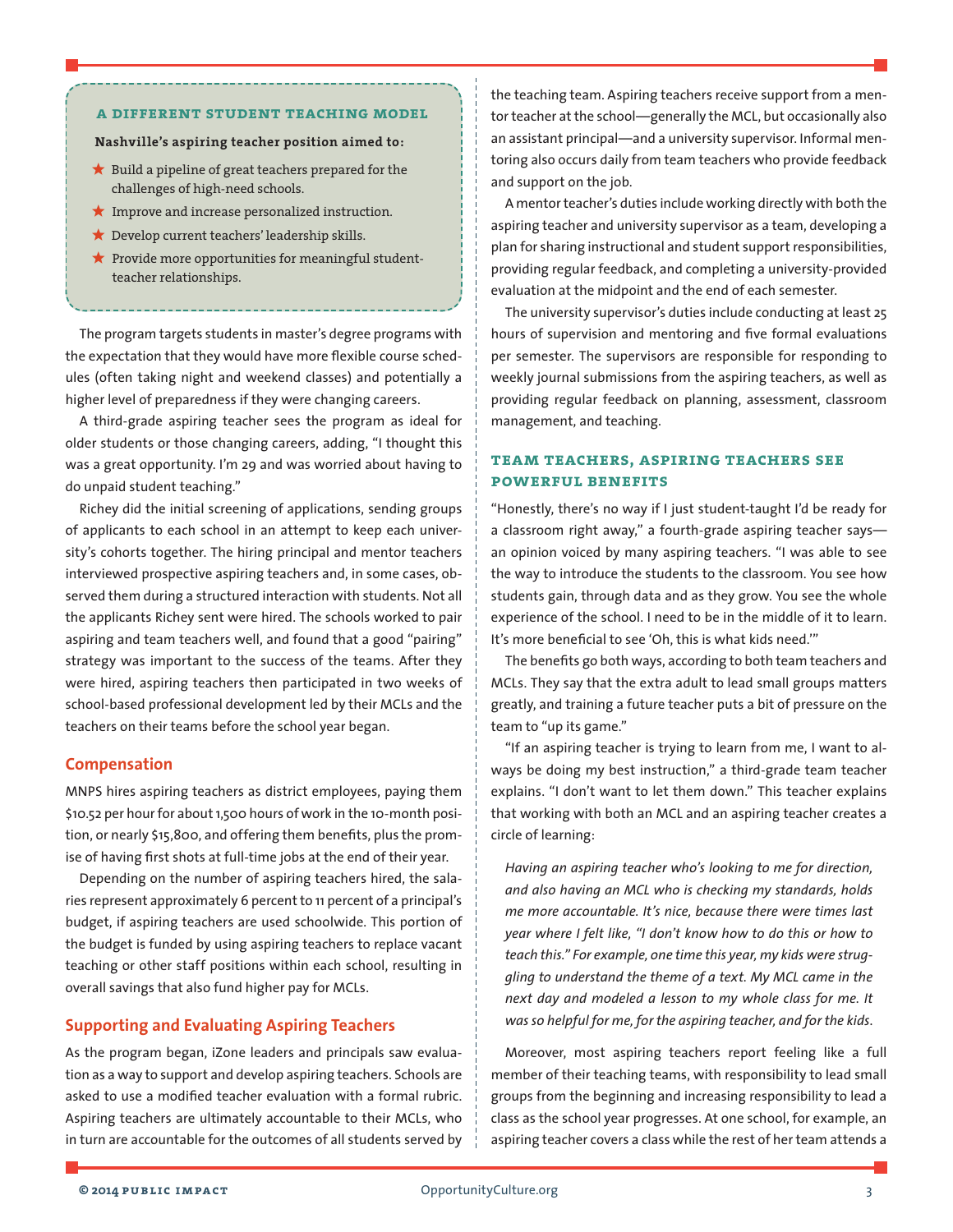### **at a glance: breaking down one aspiring teacher's job**

A typical breakdown of duties for one first-grade aspiring teacher included the following:

- **? Much small-group instruction:** "Every day I do a small-group rotation—I see all 18 of them [the students under my team teacher] every day, all day—for about four hours."
- **? Daily feedback and coaching:** "[It occurs] every day, with either the MCL or a [team] teacher."
- **? Consistent planning and collaboration time:** "We have some type of planning meeting or collaborating three days a week, about an hour each."
- **?** N**oninstructional duties:** "In noninstructional time, I'm preparing lessons, making copies … I also take kids to specials. My team teacher and I also both eat with the students every day—to build a caring relationship."

schoolwide meeting to analyze student learning data. This aspiring teacher creates and executes her own lesson plan.

A third-grade teacher describes other benefits of the model:

*When I first heard about the [MCL] model, I thought, "I don't want a million adults in my classroom if it's not purposeful." There's me, my aspiring teacher, [others such as specials teachers and special education teachers], sometimes the MCL—it's a lot of adults, but it's nice, actually. Our kids need that extra attention and individualized, more targeted instruction. At the beginning, they were a little confused: "We have two teachers?" They didn't know, at first, that they had to listen to the aspiring teacher. Now we've straightened it out. And with aspiring teachers getting more comfortable, it's hard to tell from the outside who the lead is and who the aspiring teacher is.*

The potential for better student outcomes is the driver and ultimate goal of this staffing model. "We will work to establish how to evaluate this initiative," Richey says. "We know it needs to be rigorous."

### **resolving challenges for future expansion**

Creating the aspiring teacher program at the same time as the schools piloted Multi-Classroom Leadership put many changes on teachers' shoulders as they adjusted to the team-teaching model and the planning, collaboration, and coaching time it required. Although most of that change was welcomed, teachers identified the following challenges, which the district is working to address.

#### **Creating a Committed Cohort of Aspiring Teachers**

In the first month of the school year, one school dealt with four aspiring teachers quitting their jobs, which school and iZone leaders attributed to a lack of fit with a turnaround school culture and the demands of working in a high-need school.

One of the first-grade teachers stresses that commitment is crucial for the students, saying that her students took it personally when their aspiring teacher quit. "They kept talking about the previous aspiring teacher...; the kids took it hard, like daddy walking out. We are the consistency to their inconsistency outside these doors."

# **Ensuring That MCLs and Team Teachers Have Time to Train Aspiring Teachers**

Another first-grade team teacher says she first focused on the notion of having extra help, rather than how much she would have to teach an aspiring teacher.

*When you thought about extra help, you didn't think about also teaching that person. And you can't teach "with-it-ness." Understanding the way to ask a child something is important having the aspiring teacher understand the demographic and culture of the school [matters].*

Early feedback from MCLs suggests they continue to try to find enough time to spend with their aspiring teachers. In practice, aspiring teachers receive a great deal of mentoring from the other teachers on their teams as well.

### **Making Time for Aspiring Teachers to Experience All Forms of Teaching**

Aspiring teachers say the focus on small-group instruction limits the time spent observing other team members teaching. "In student teaching, you get to watch a lot," a first-grade aspiring teacher says. "Here, I don't get to watch guided reading because I have to teach a different group. I wish I could do more of that."



After her year as an aspiring teacher at Buena Vista Elementary, Jayme Hubbell was offered a job as a kindergarten lead teacher. Watch her in a video **[here](http://opportunityculture.org/team-teachers-tell-all-why-opportunity-culture-teams-work/).**